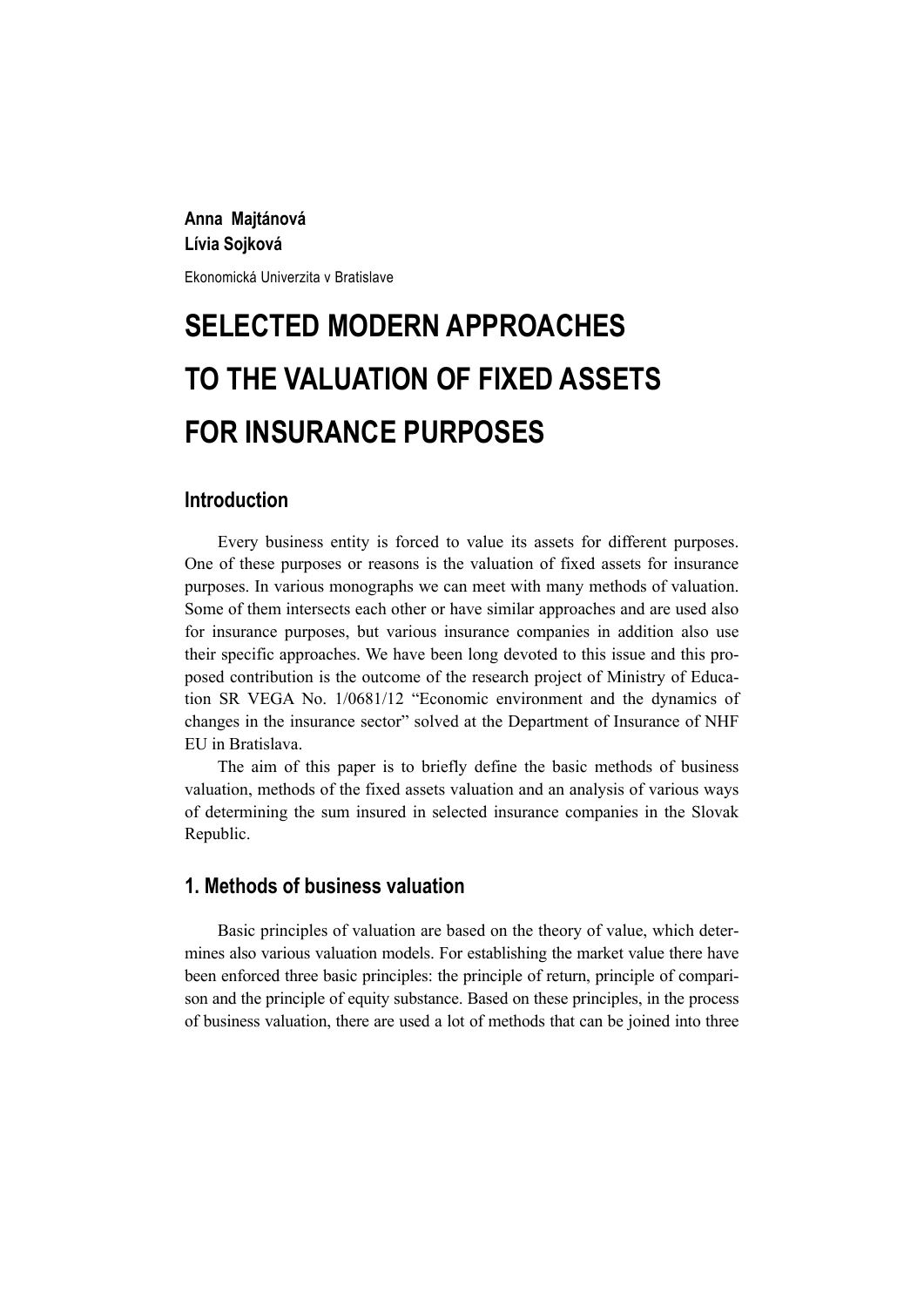basic groups. These groups are referred to as three basic internationally accepted valuation methods<sup>1</sup>: Income approach, Market approach (Method based on market comparison), Asset approach (Sum of the assets approach).

During business valuation these methods can be utilized alone, eventually also their combination depending on the nature of the asset or purpose of the valuation. The most common combination uses asset and income approaches.

The correct selection of the valuation method must also take into account the nature of business that is valued, that means at what stage of development it is, what its position on the market is and what are the future prospects. These facts are also very important within the valuation for insurance purposes.

#### **1.1. Income approach**

Income approach derives the assets value from value of future income of assets ownership, which can be obtained, or the income potential of an asset. Valuation includes the amount of income, takes into account the factors affecting the expected future development and determines the present value of income provided a continuous economic existence of business. The income approach ranks: discounted cash flow method, capitalized earnings method and the method of economic value added. All can then be easily expressed mathematically by the formula<sup>2</sup>

$$
C_{v} = \frac{N}{P} \cdot 100
$$

 $C_y$  – expected discounted return.

N – expected future return on assets (may it be profit or cash flow),

P – chosen interest rate in  $\%$ .

 $\overline{a}$ 

#### **1.2. Market approach (Method based on market comparison)**

The method is based on information about specific prices or market values of similar businesses. For proper determining of value it is necessary, that there exist small slight differences between various businesses, in terms of industry, product, legal form or size. During the valuation of fixed assets, the value is determined by analyzing the sale or purchase of comparable assets recently under

<sup>&</sup>lt;sup>1</sup> E. Kislingerová: Oceňování podniku. S.H. Beck, Praha 2001, s. 23<br><sup>2</sup> kttp://old.fph.uso.org/vodn/publikaeo/doumloed/Ocenovani, kop5.pd

http://old.fph.vse.cz/veda/publikace/download/Ocenovani\_kap5.pdf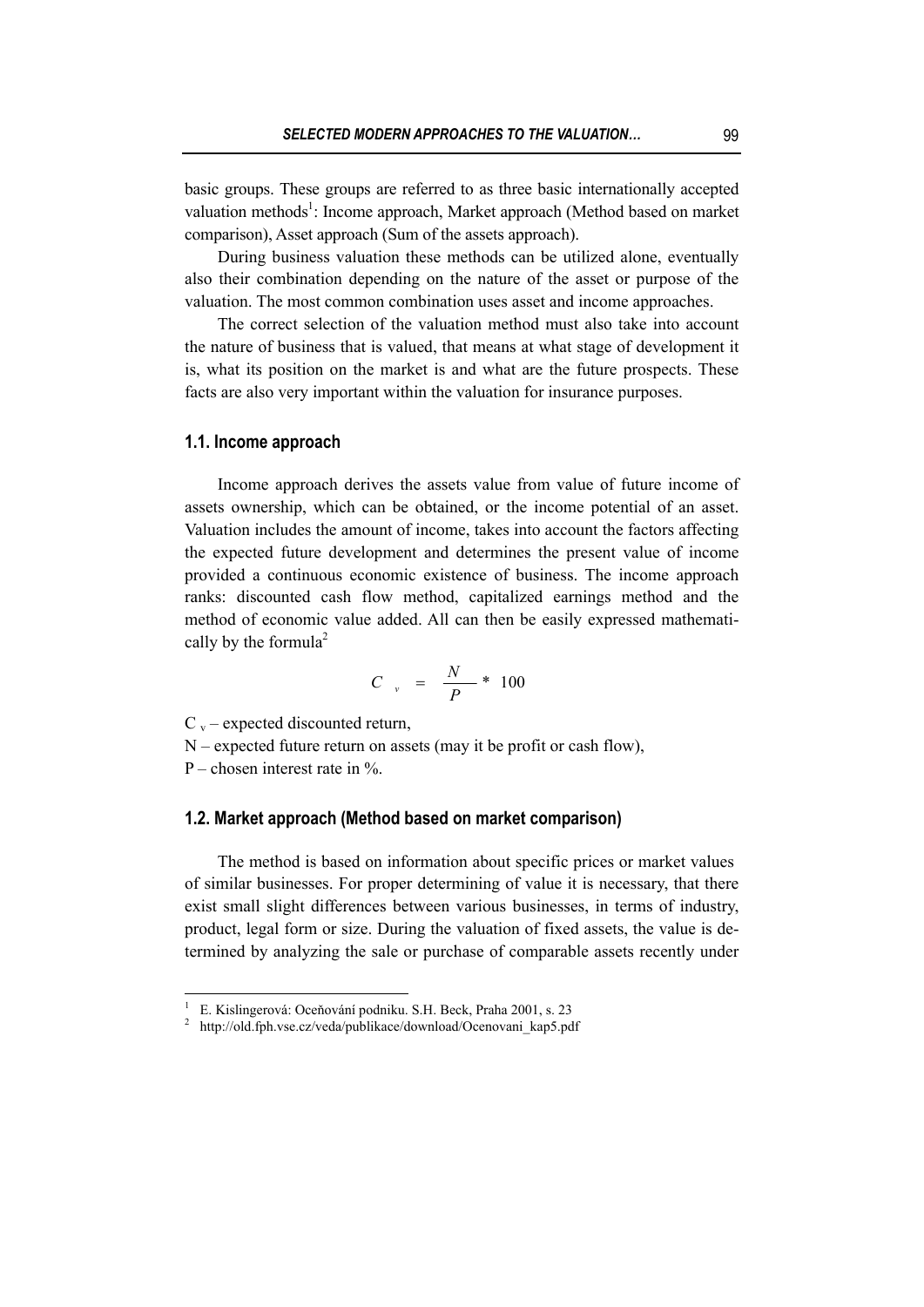current market conditions. Market comparative methods include methods applied in comparison with similar businesses, whose value is known, derivation of business value from comparable transactions, derivation of business value from data about businesses listed on the stock market. This method, however, has the greatest practical importance where there is an active and developed capital market and sufficient reliable data.

Mathematically, the model can be expressed by the formula<sup>3</sup>:

$$
V = \frac{1}{n} \sum_{1}^{n} P_i * k_i
$$

- V market value,
- $P_i$  realized selling price,
- $k_i$  coefficient expressing relative similarity of valuated and sold asset,
- n the number of comparison cases.

#### **1.3. Asset approach (Sum of the assets approach)**

The asset approach derives the business value from total value of the fixed assets that the business is composed from and assets belonging to it. In this approach each fixed asset is evaluated in certain way. The sum of these prices then gains summary valuation of the fixed assets. Deducting all liabilities and debts gives the net asset value. Asset approach includes various types of methods, most commonly used are: book value method, the method of substantial value, liquidation value method.

Mathematically, it is possible to express using valuation models for determining the market value of the equity principle of substance in the form<sup>4</sup>:

$$
V = \sum_{1}^{m} C_i^{p} + \sum_{1}^{t} C_j^{t}
$$

 $C<sup>p</sup>$  – the value of tangible parts of valuated asset  $C<sup>t</sup>$  – the value of intangible parts of valuated asset

 $\frac{3}{3}$  Ibid.

<sup>4</sup> Ibid.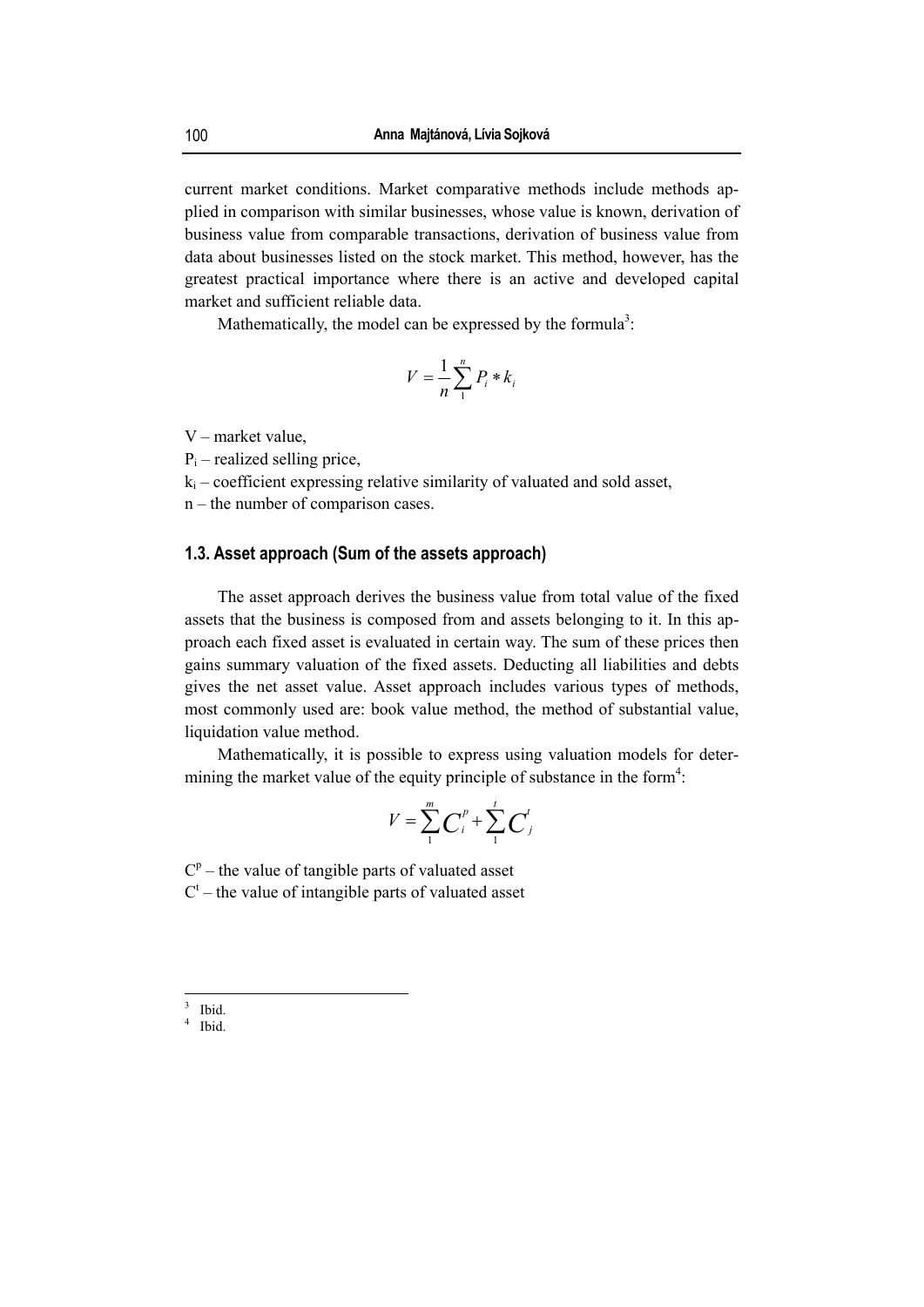# **2. Valuation of fixed assets**

The business is, in terms of the total capital invested, defined as a functional combination of all its related assets (property), which include tangible assets (real estate − buildings, plant, machinery and supplies), intangible assets and working capital (difference between current assets and current liabilities). These assets are valued separately for different purposes and one of them is the valuation for insurance purposes. In monographs we encounter a variety of valuation methods of fixed assets, but the choice of the appropriate method depends mainly on the nature of the asset itself and the expert who valued assets. That determines and decides which method is most suitable for the valuation of a particular asset.

## **2.1. Fixed assets valuation methods**

Some fixed assets valuation methods are used for various purposes of valuation, such as financial accounting, tax purposes, but also above mentioned valuation for insurance purposes. Such methods shall be included<sup>5</sup>:

1. Valuation based on replacement cost basis: in this case, it is determined the cost of a new asset of the same nature, design and capacity. These costs represent the base value of the replacement cost.

2. "Good as new": there are situations where plants and machinery operate satisfactorily thanks to proper maintenance. In these cases are applied valuation methods, which represent the actual original cost less depreciation, but with the addition of maintenance costs.

3. Sum of part valuation: this method is used when the device has not a composite character. In this method, all the different parts/components are measured separately and then added together to form a composite value. This method has disadvantage of the technological process in the sense, that if one part is damaged or not available, the whole assembly becomes unusable. Loss in such a situation is not just concerned to that particular part.

4. Fair value method: this method is used for the valuation of assets, which can currently be exchanged in the market for some part exchange.

5. Depreciation method:

 $\overline{a}$ 

a. Book value: represents the written down value of the asset in the book of accounts. In the first year, this represents a real cost of asset. With each passing

<sup>&</sup>lt;sup>5</sup> E. Shapiro, K. Davies, D. Mackmin: Modern Methods of Valuation. "EG Books" 2009, s. 14.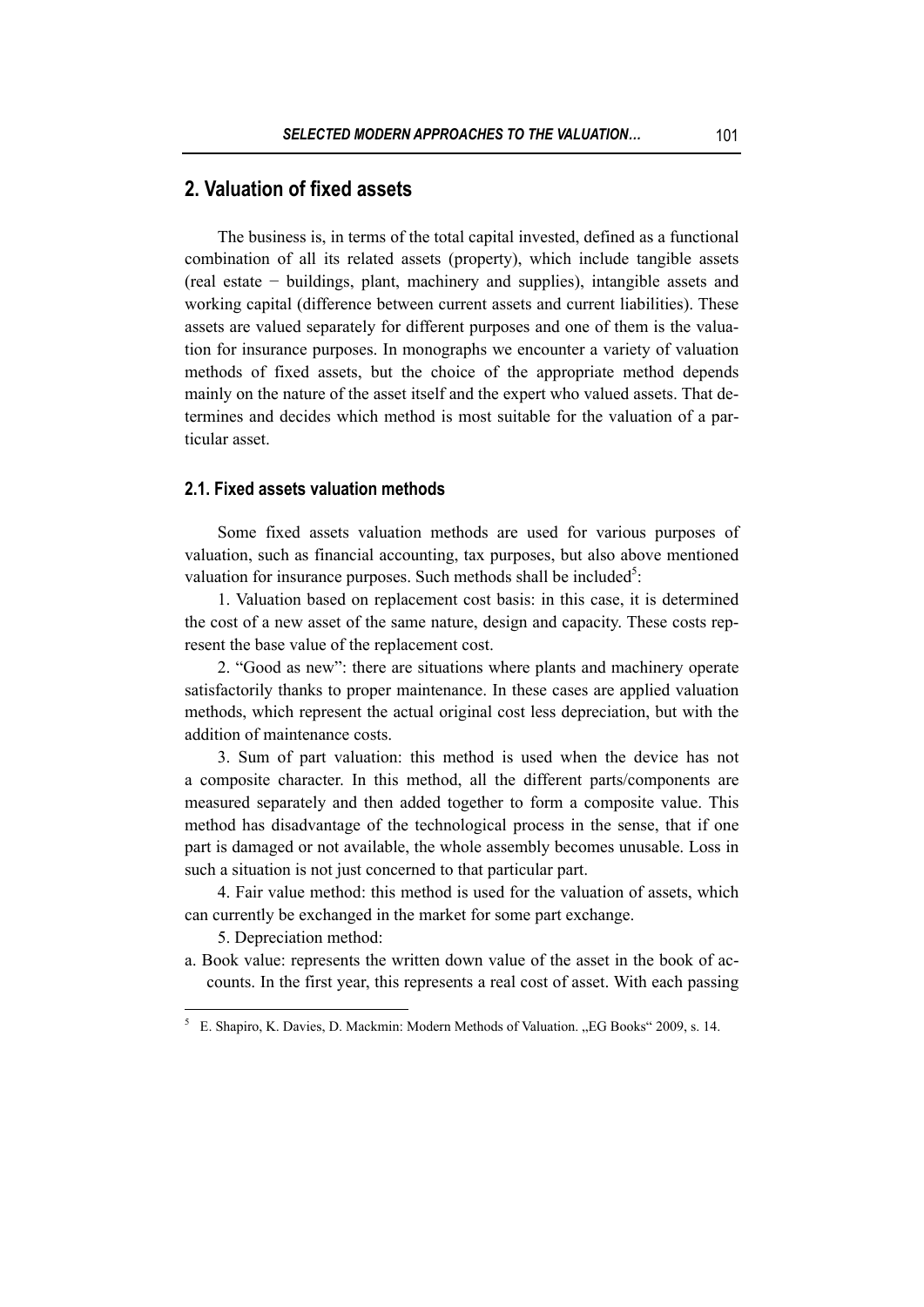year corresponding depreciation are attributed and the asset value is reduced accordingly. Some time the value of the asset is so low that it will not represent the actual value of the asset.

b. Market value: this method allows depreciating the current replacement value of assets during the years of operation, unless it comes to market value.

#### **2.3. Fixed assets valuation for insurance purposes**

Fixed assets valuation for insurance purposes has its own specifics and differences and for this reason there are valuation methods used exclusively in the insurance industry. For insurance purposes there is usually used the term market value, but it must be added that during the first five years book value and market value may be the same. Market value represents the amount, for which an asset of the same age and destination can be bought and sold. Usually takes into account depreciation due to the use and appreciation due to inflation. It should be clear that the reason for insurance is to obtain complete compensation in the event of a claim and, therefore, any method of assets valuation used for the purposes of insurance must take this into account. Basis of claims is generally realized by one of the following methods<sup>6</sup>:

1. Indemnity basis method: in this case the value of the asset is related to age, current condition and suitability for use and therefore also takes into account the wear and tear due to age and use. In the case of claim, the financial pressure is on the insured.

2. Reinstatement Value Basis method: depreciation will not be deducted and settlement claim is made under the condition, that original asset will be replaced by a new of a similar type, capacity and functionality, but not better than property that was damaged or destroyed. In this case, the insured will have the smallest financial burden.

3. Under certain circumstances and with the insurance company agrees, compensation may also be conducted on the basis of the agreed value.

For the purpose of asset valuation, that set the sum insured, assets can be divided into the following groups:

- − buildings, furniture, equipment, fixture, inventory, etc.,
- − plant and machinery,
- − stocks,

 $\overline{a}$ 

financial investments, assets and liabilities.

<sup>&</sup>lt;sup>6</sup> http://www.api.org.au/assets/media library/000/000/528/original.pdf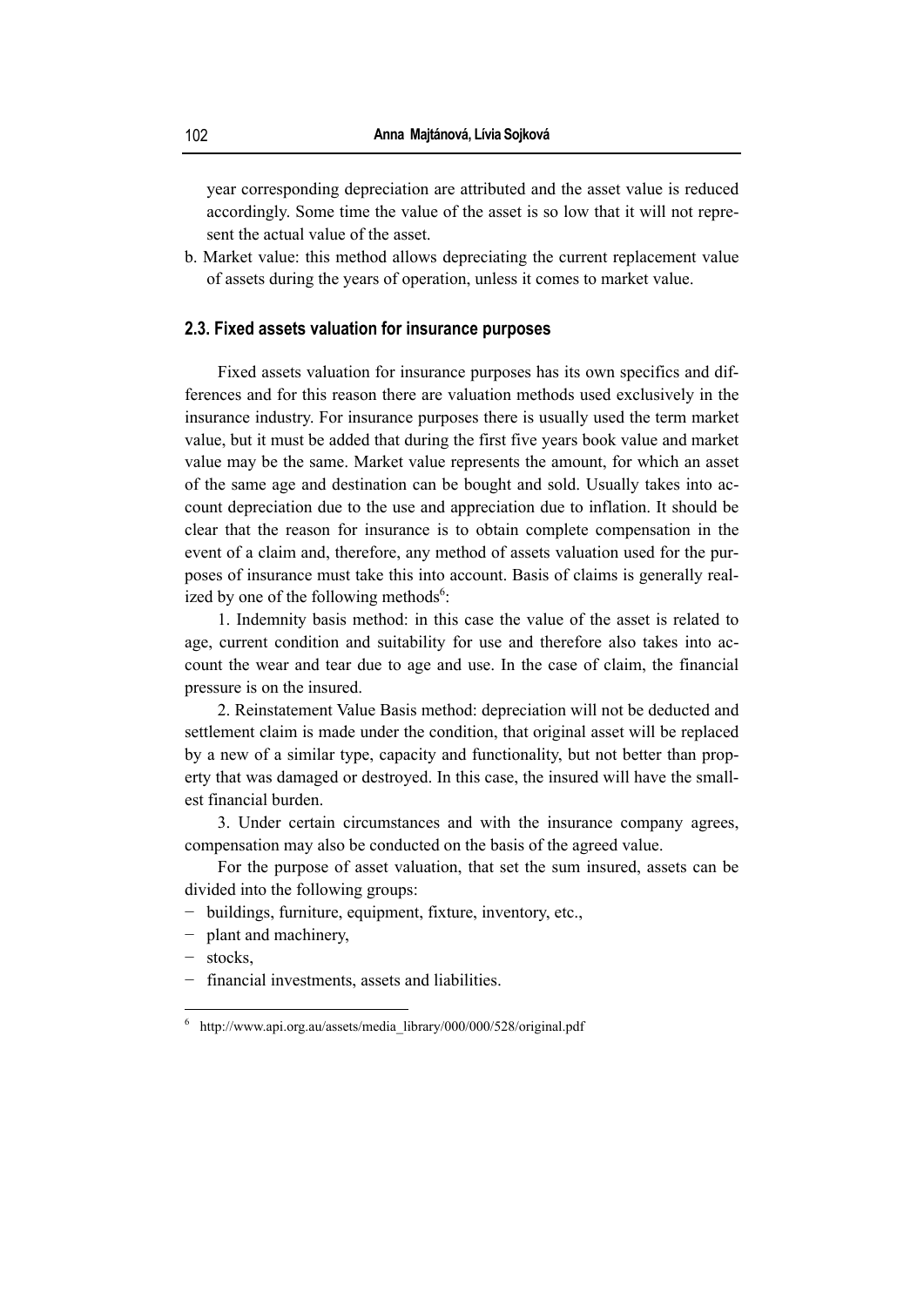This division is important because each group has its own specific characteristics and differences, and therefore needs a different valuation approach.

Buildings, furniture, equipment, fixture, inventory may be valued at<sup>7</sup>:

1. Original cost basis: that is a cost for which the building was acquired or built. May form the basis of the sum insured during the first year after its acquisition or emplacement. With hindsight, it is necessary to adjust this value due to depreciation of time and appreciation due to inflation.

2. Book value basis: book value represents the written down value of the asset after being determined initial depreciation rates on an annual basis. Over time this will lead to a great underinsurance, with exception of a new building in its first year of insurance.

3. Market Value Basis − represents the sum for which an asset of the same age and condition can be purchased or sold. This value takes into account the wear and tear of asset and appreciation thanks to inflation. The current cost of construction of similar buildings are adopted and also reduction of age, use, maintenance are applied Generally accepted method, that is currently used for the valuation of such buildings, is to apply the scales of unit costs in the gross external areas of the building or buildings focus in cubic meters and then modified to suit the particular circumstances of valuation (built-up area and construction specifications).

4. Reinstatement Value Basis − represents the value of a similar new property, provided that the property will be replaced without the financial burden of the insured.

Plant and machinery – are the devices and ancillary equipment in the industry created in order to carry out certain pre-established function, whether used alone or in combination with other on an increase in the productivity of the operating device. Include all equipment in a fixed or variable form. They differ from the real estate, are deployed in the production, processing or assembly of products from raw material stage to finished products. Calculate the sum insured for machinery and equipment, especially older ones, can cause various problems. For brand new in their first year of insurance are the best original capital costs. But these costs may require additional revision at the time of their first renewal of insurance. Similarly, the capital costs may not provide adequate cover replacement cost in the event of a claim. Therefore, an insurance valuation of plant and machinery frequently uses these valuation methods $s^8$ .

 $\overline{a}$ 

<sup>7</sup> https://www.oma.org/Resources/Documents/052012OMR\_Businesspropins.pdf

<sup>8</sup> http://www.iiisla.co.in/filedown/IISA%20seminar%20VALUATION%20OF%20PLANT%20&%20 MACHINERY.pdf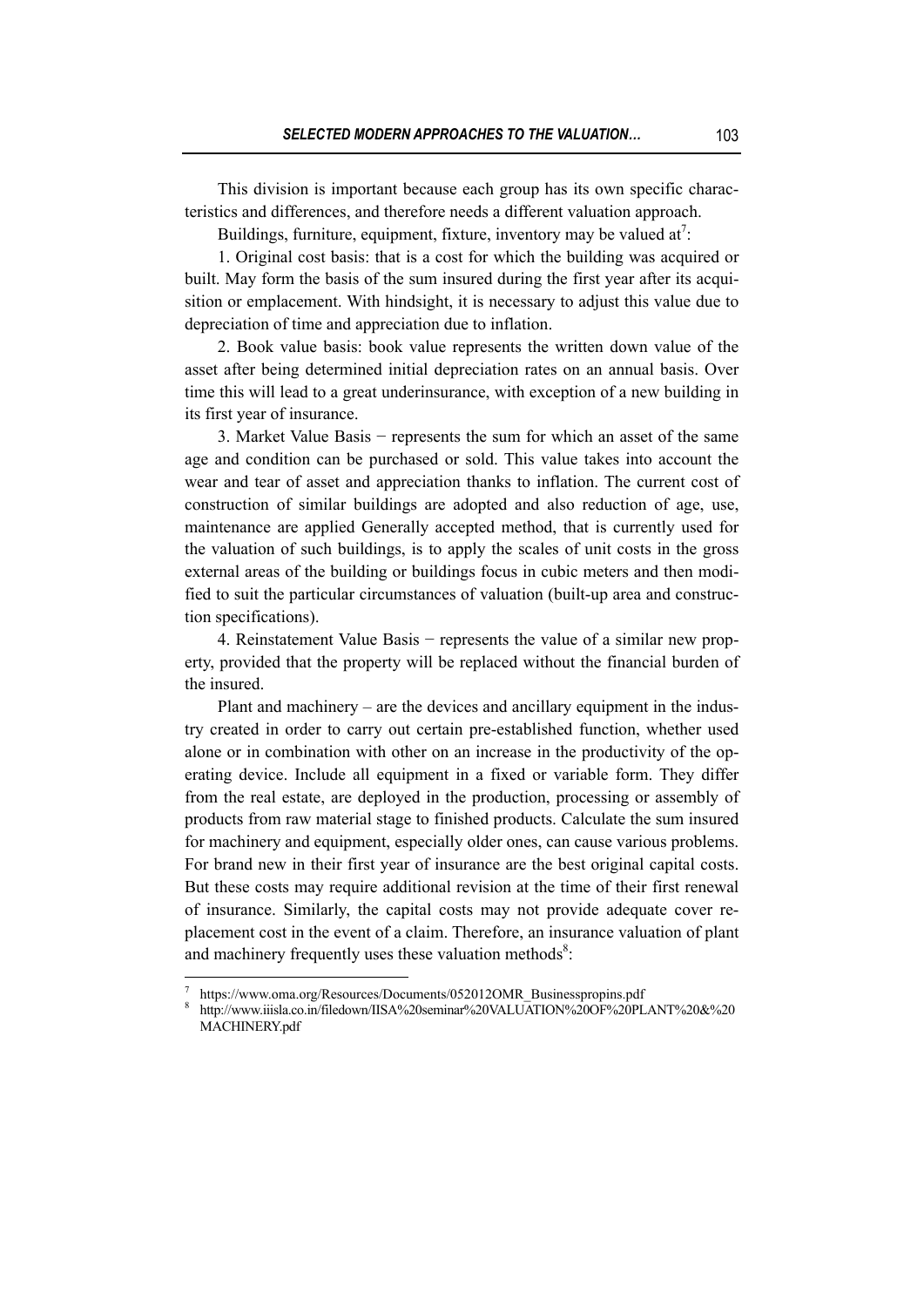1. Market Value Basis: this method is suitable for machines of similar type, used for universal purposes, freely available on the market for sale or purchase. Replacement cost of plant and machinery is reduced by depreciation. However, this method is not suitable for plant and machinery of special nature that are not currently on the market.

2. Reinstatement Value Basis: this method is represented by the replacing costs of a new asset of the same nature and capacity. Old plant and machinery is given the new price according to new plant and machinery, if such is available. In case of very old machines, the problems occur right because of this condition.

3. For very old plant and machinery, whose value is zero, but thanks to good maintenance, these machines are still working, some insurers apply the method of the residual value, which represents 25%-50% of actual costs, and the rest is considered as depreciation.

Stocks – stock valuation for insurance purposes does not present a big problem for insurance company. Stocks consist of: raw materials − these are the supplies intended for processing into finished products and include all material that is used to complete the total product. Raw materials are valued at the net acquisition cost plus shipping charges.

Stocks in process − represent a material, that is in the process of production and are measured as the maximum value of the stocks in process, the cost of raw materials, other inputs and processing costs at any given time.

Finished goods – these are the products for which the manufacturing process is completed in all respects, are packaged and ready for sale. These products are valued at the net production cost including factory overheads. In cases where there is not a detailed calculation available, valuation can be drawn from the selling price after a reduction of unspent expenditure or profit.

Stocks in trade – represent goods, which are for sale in stores, shops or supermarkets. Goods in the hands of dealers or wholesalers can normally be replaced in case of loss or destruction. Therefore, right the market price at the time and place will be present the claim. The basis of settlement will be the replacement cost and not the price at which the goods would have been sold.

Financial investments, assets and liabilities – financial investments are valued at market price and the price of funds, assets are valued at their present value at the time of valuation, where the nominal value of the acquisition is discounted at the effective interest rate on the present value and the sum is reduced by the amount of bad assets, liabilities are discounted similarly to the assets.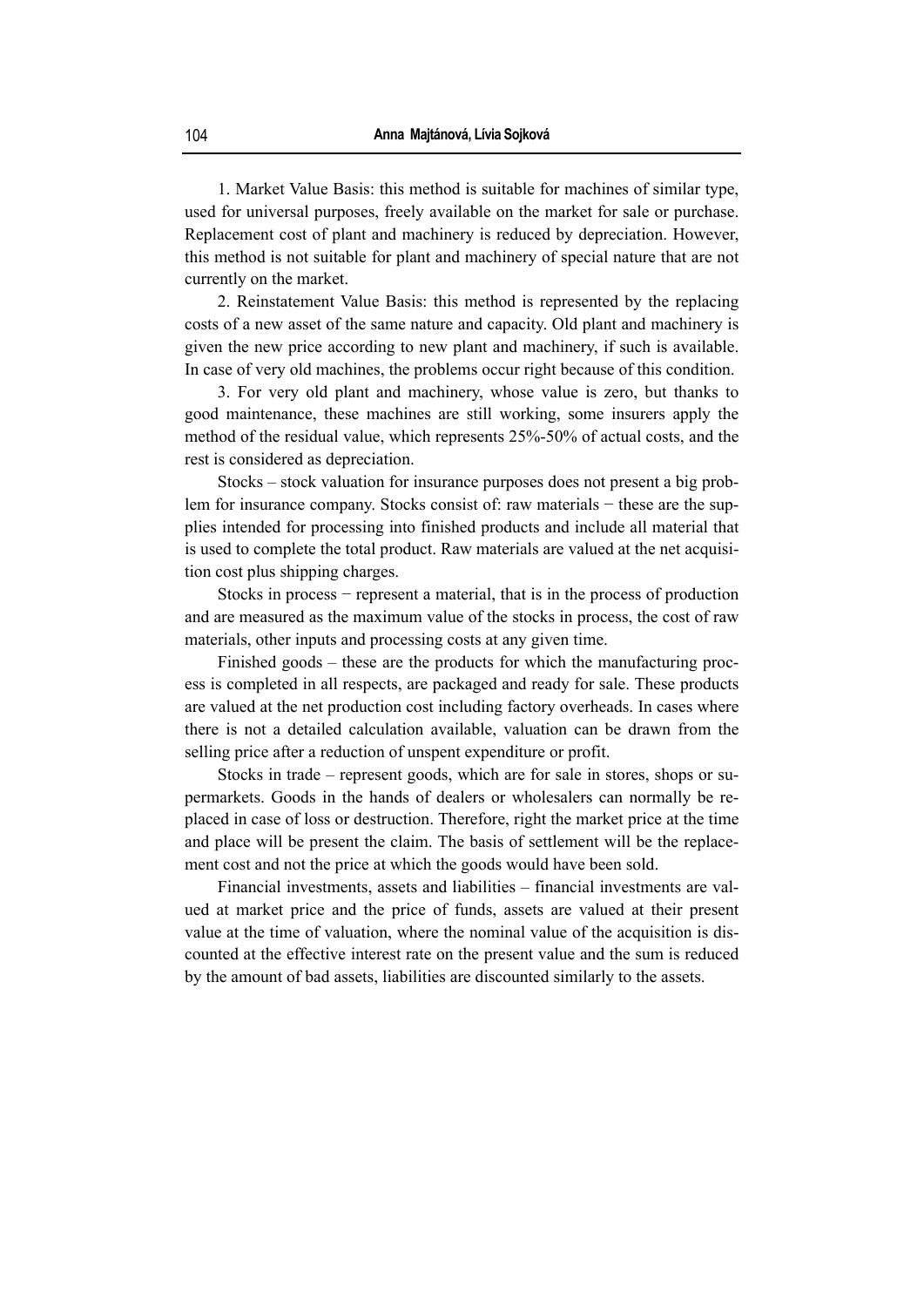The value of assets for insurance − insurance value − can be determined by one of the following ways<sup>9</sup>:

1. New value − the amount that has to be spent on the acquisition of a new asset of the same type, size and quality at a given location, including all costs. In case of the new value insurance, it is to the insured paid claim, that represents cost of a new asset, which allows a renewal of asset or cost of repair, whereby the asset will return to its original condition,

2. Time value − the new value reduced by an amount corresponding to the degree of depreciation or other impairment of the asset. Time value is used if depreciation exceeded 70%-80% of the new value. In case of the time value insurance, it is to the insured paid claim in the amount corresponding to the value of insured damaged asset, immediately prior to the insured event,

3. General value − the price of asset, under which the building or other structure is possible to buy at a given time. Used, for example, if the damaged building or other structure is intended to be demolished or it is otherwise impaired so that it cannot be used for any other purpose,

4. A combination of new value and time value insurance, for example in case of partial damage coverage on the principle of new value insurance and total damage on the basis of time value insurance. Or for example in the case of asset insurance to 30 % of depreciation on the principle of new value insurance and an asset with higher degree of depreciation on the principle of time value insurance etc.

# **3. Comparison of fixed asset valuation methods in selected insurance companies**

Given the complexity and breadth of issues solved in the contribution, in the application part we present only part of the results of our research − valuing one group of fixed assets, namely buildings and structures. Object of comparison were two insurance companies operating in the Slovak insurance market, their methodology and implementing regulations, or scales, which are to be used for property insurance.

The insurance company "A" uses to determine the proper valuation of assets for insurance particular decision procedure whether or not the property (building, structure) will be reviewed by the new value or time value, it is de-

 $\overline{a}$ 

<sup>&</sup>lt;sup>9</sup> A. Majtánová a kol.: Poisťovníctvo. IURA EDITION, Bratislava 2009, s. 171.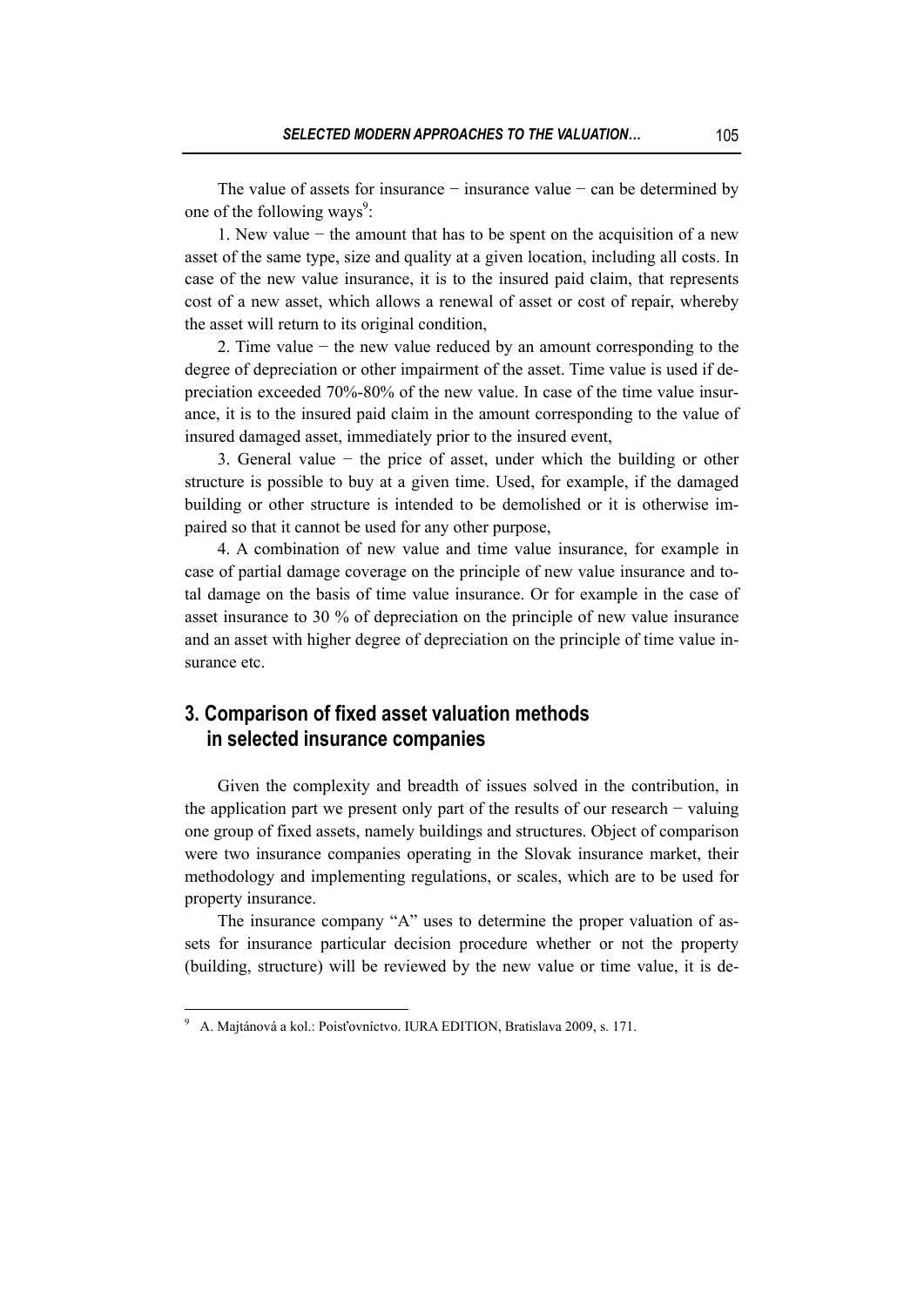cided by the technical depreciation. Technical depreciation must be greater than 60%, while technical depreciation is determined based on the technical life of the asset, age and quality of maintenance according to Table 1.

#### Table 1

|     | Type of building /                                           | Maximum<br>depreciation                 | Lifetime<br>(years) |           |  |  |
|-----|--------------------------------------------------------------|-----------------------------------------|---------------------|-----------|--|--|
|     |                                                              | Constructional material characteristics |                     |           |  |  |
| 1.  | Halls and buildings – bricked with reinforced concrete frame | 80%                                     | 80-100              |           |  |  |
|     | or panel outer wall                                          |                                         |                     |           |  |  |
| 2.  | The same as 1, the thickness of the masonry above 45         | 80%                                     | 120-200             |           |  |  |
| 3.  | Halls and buildings - masonry construction                   | 80%                                     | 60-80               |           |  |  |
| 4.  | Buildings with steel skeleton                                | 80%                                     | 60-70               |           |  |  |
| 5.  | Halls with steel frame – tough old version                   | 80%                                     | 50-60               |           |  |  |
| 6.  | Halls with steel frame – modern light version                | 80%                                     | $30 - 50$           |           |  |  |
| 7.  | Log structures on concrete or stone foundations              | 80%                                     | 50-80               |           |  |  |
| 8.  | Wooden storage shed, shed, single garage                     | 80%                                     | $30 - 40$           |           |  |  |
| 9.  | Buildings in light version, the superstructure               | 85%                                     | $20 - 30$           |           |  |  |
| 10. |                                                              | $-$ digged                              | 80%                 | 100       |  |  |
| 11. | Wells                                                        | - drilled                               | 80%                 | 50        |  |  |
| 12. | Fences                                                       | – bricked                               | 90%                 | 50        |  |  |
|     |                                                              | - with foundation wall                  | 90%                 | 40        |  |  |
|     |                                                              | $-$ others                              | 90%                 | 30        |  |  |
| 13. | Castles, monuments, churches                                 | 80%                                     | $<$ 300             |           |  |  |
| 14. |                                                              | - steel construction                    | 80%                 | $30 - 50$ |  |  |
|     | Water towers                                                 | - reinforced concrete                   | 80%                 | $40 - 60$ |  |  |

Determination of the technical lifetime of buildings and constructions

Source: Allianz – Slovenská poisťovňa, a.s. interný materiál. Sadzobník pre poistenie podnikateľov, verzia 3.0, s. 9.

Table 2 is important for the process of determining insurance to new or time value. Based on the maximum technical lifetime is determined the applicable column for the age of the building.

From the column, which corresponds to the maximum technical lifetime, will be reviewed corresponding row in the right table for technical depreciation. Here is an important decision, how the appropriate object is maintained and whether is in excellent, good or poor condition.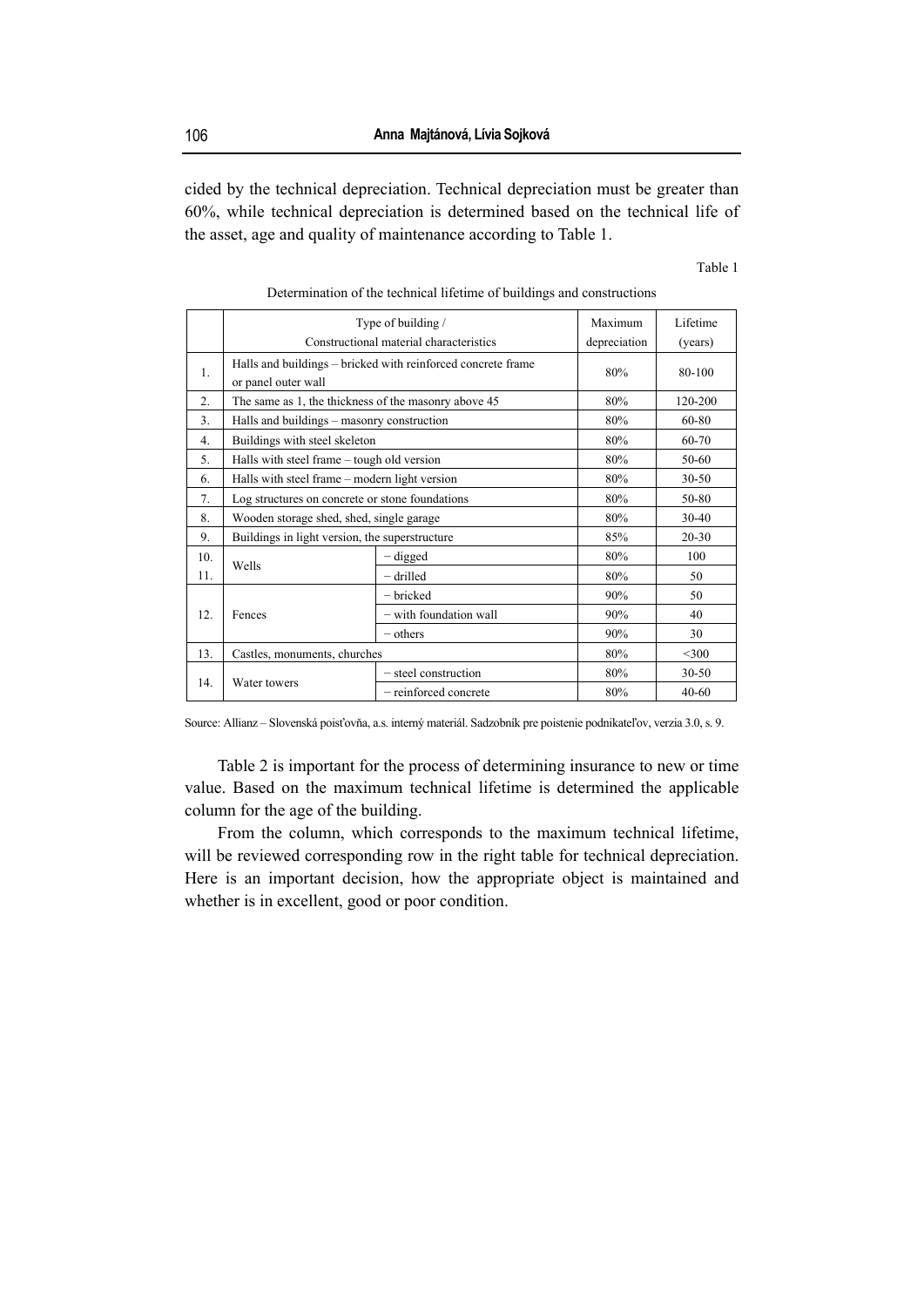| Determination of the depreciation of buildings and constructions |    |    |    |    |    |     |           |                             |      |    |  |
|------------------------------------------------------------------|----|----|----|----|----|-----|-----------|-----------------------------|------|----|--|
| Maximum technical lifetime (years):                              |    |    |    |    |    |     |           | Technical depreciation % by |      |    |  |
| 20                                                               | 30 | 40 | 50 | 60 | 80 | 100 | 200       | maintenance of the building |      |    |  |
| Age of building or construction (years):                         |    |    |    |    |    |     | excellent | good                        | poor |    |  |
| -1                                                               |    | 2  |    | 3  | 4  | 5   | 10        | 0.25                        | 3    | 5  |  |
| 2                                                                | 3  | 4  | 5  | 6  | 8  | 10  | 20        |                             | 6    | 10 |  |
| 3                                                                |    | 6  |    | 9  | 12 | 15  | 30        | 2,25                        | 9    | 15 |  |
| $\overline{4}$                                                   | 6  | 8  | 10 | 12 | 16 | 20  | 40        | 4                           | 12   | 20 |  |
| 5                                                                |    | 10 |    | 15 | 20 | 25  | 50        | 6,25                        | 16   | 25 |  |
| 6                                                                | 9  | 12 | 15 | 18 | 24 | 30  | 60        | 9                           | 20   | 30 |  |
| $\tau$                                                           |    | 14 |    | 21 | 28 | 35  | 70        | 12,25                       | 24   | 35 |  |
| 8                                                                | 12 | 16 | 20 | 24 | 32 | 40  | 80        | 16                          | 28   | 40 |  |
| 9                                                                |    | 18 |    | 27 | 36 | 45  | 90        | 20,25                       | 33   | 45 |  |
| 10                                                               | 15 | 20 | 25 | 30 | 40 | 50  | 100       | 25                          | 38   | 50 |  |

11 | | 22 | | 33 | 44 | 55 | 110 | 30,25 | 43 | 55 12 18 24 30 36 48 60 120 36 48 60 13 | 26 | 39 | 52 | 65 | 130 | 42,25 | 54 | 65 14 21 28 35 42 56 70 140 49 60 70 15 | 30 | 45 | 60 | 75 | 150 | 56,25 | 66 | 75 16 | 24 | 32 | 40 | 48 | 64 | 80 | 160 | 64 | 72 | 80 17 | 34 | 51 | 68 | 85 | 170 | 72,25 | 79 | 80 18 27 36 45 54 72 90 180 80 80 80 19 | 38 | 57 | 76 | 95 | 190 | 80 | 80 | 80 20 | 30 | 40 | 50 | 60 | 80 | 100 | 200 | 80 | 80 | 80

Determination of the depreciation of buildings and constructions

Source: Ibid., s. 10.

New value insurance is used to the maximum technical depreciation, which must be more than 60%. In Table 2, these values are highlighted in shaded. For all values of technical depreciation, which are below the shaded values, including those highlighted values, is used the time value insurance.

The second analyzed insurance company uses to determine the value of the building a sum insured, which is defined as the upper limit of the claim for each insured event, which occurred in the reporting period of insurance. In connection with the valuation of the building all the structures are insured to the new value. Concerning the set of real estate, in the resulting sum insured is included the sum insured of the main building, ancillary buildings, garages, building components and accessories, glass, fencing, building materials and small construction machinery.

Table 2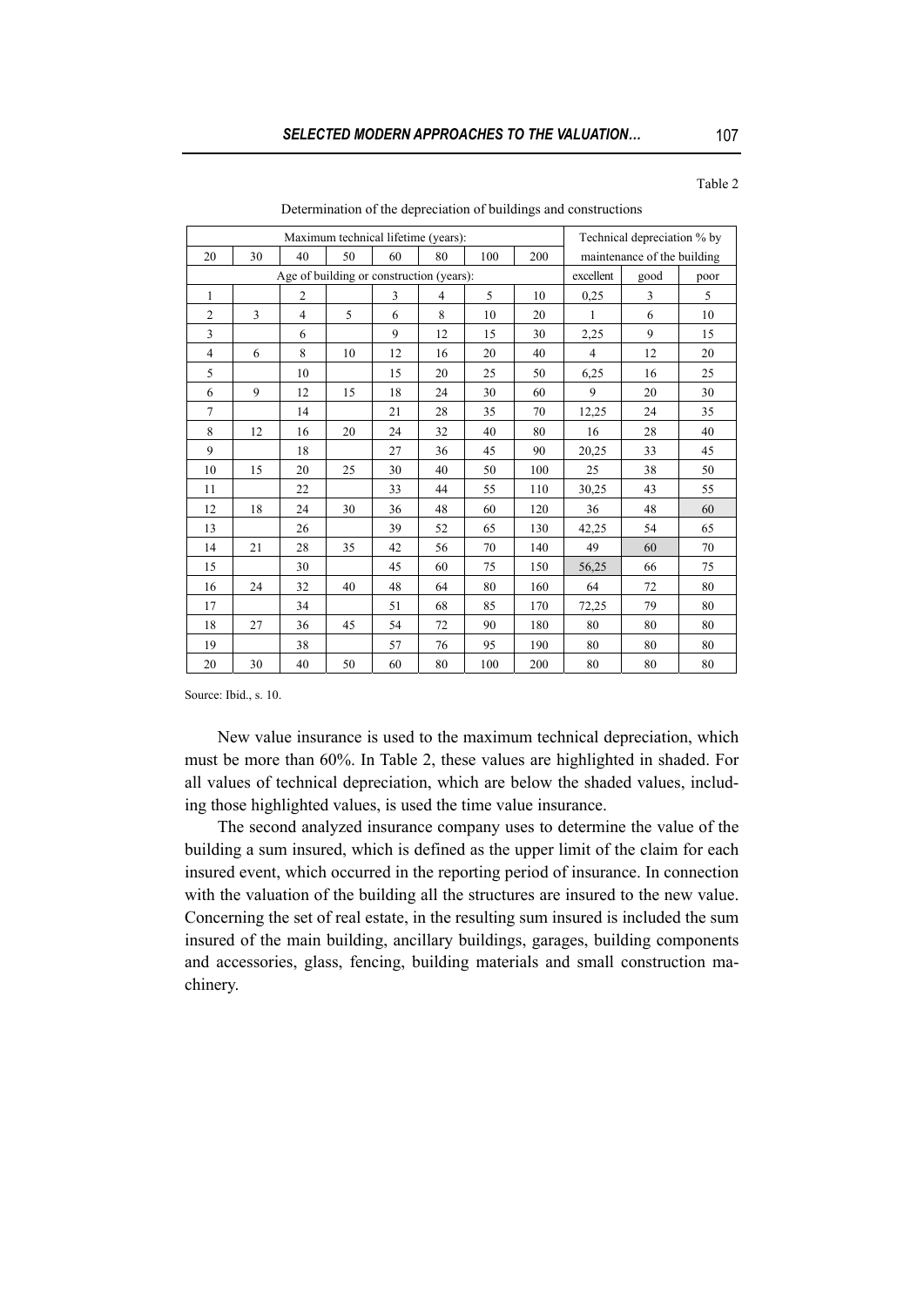The sum insured in the insurance company may set the following options<sup>10</sup>: − by calculation according to the following scale,

- − by expert opinion, taking into account the baseline. However, if the baseline is higher, it can be considered as the sum insured, at the request of the client; an expert's opinion cannot be older than six months and a copy must be attached to the insurance contract,
- − on the basis of the budget of the construction costs, in case if it is a partially built construction,
- − by the client, but the client can increased the sum insured by maximum 50% compared to the sum insured, which is determined by calculation. Sum insured, which is based on expert opinion, or based on financing construction costs cannot be increased.

The sum insured based on the scale is set as follows:

#### **Sum insured (SI) = coef. A x coef. B x coef. C x coef. D**

where:coefficient A is the expanse indicator,

coefficient B is the coefficient of the real estate,

coefficient C is the coefficient of indexation,

coefficient D is the coefficient of place of insurance.

# **Conclusion**

In conclusion it can be stated, that the valuation methods are based on several basic models. Their aim is to determine the value of the asset for the intended use. The purpose of valuation techniques is to determine in the final stage the value of assets, on the basis of transparent methods, principles and methodologies, so that the value could be acceptable for the required purpose. The valuation of assets for insurance purposes can be based on generally applicable methods, but as we have pointed out in our contribution, insurance companies nevertheless are using some specific methods of fixed asset valuation for insurance purposes.

## **References**

 $\overline{a}$ 

Majtánová A. a kol.: Poisťovníctvo. IURA EDITION, Bratislava 2009.

Kislingerová E.: Oceňování podniku. C.H. Beck, Praha 2001.

<sup>&</sup>lt;sup>10</sup> Metodika ČSOB poisťovňa, a.s. interný materiál . Domos kompakt – poistenie domov. s. 8.